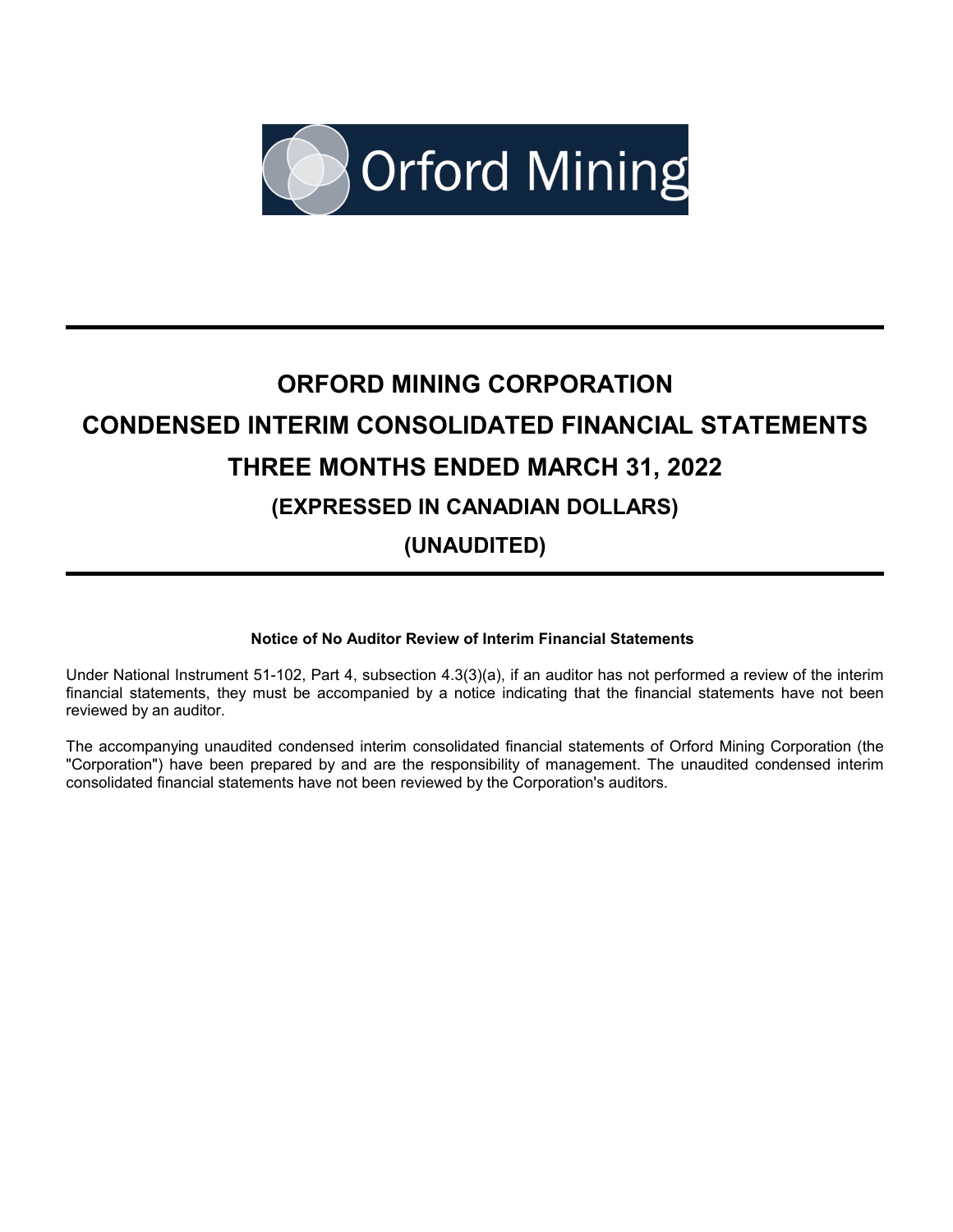**Condensed Interim Consolidated Statements of Financial Position**

**(Expressed in Canadian Dollars)**

|                                                        | As at<br>March 31,<br>2022 | As at<br>December 31,<br>2021 |  |
|--------------------------------------------------------|----------------------------|-------------------------------|--|
| <b>Assets</b>                                          |                            |                               |  |
| <b>Current assets</b>                                  |                            |                               |  |
| Cash and cash equivalents (note 3)                     | \$<br>6,092,105            | \$<br>5,466,687               |  |
| Amounts receivable                                     | 138,993                    | 516,132                       |  |
| Prepaid expenses                                       | 72,518                     | 87,649                        |  |
| Tax credits receivable                                 | 35,391                     | 35,391                        |  |
|                                                        | 6,339,007                  | 6,105,859                     |  |
| <b>Non-current assets</b>                              |                            |                               |  |
| Property, plant and equipment (note 4)                 | 52,506                     | 59,915                        |  |
| Mineral property interest (note 5)                     | 11,943,304                 | 12,070,488                    |  |
| <b>Total assets</b>                                    | \$<br>18,334,817           | \$<br>18,236,262              |  |
| <b>Liabilities and Equity</b>                          |                            |                               |  |
| <b>Current liabilities</b>                             |                            |                               |  |
| Accounts payable and accrued liabilities               | \$<br>366,558              | \$<br>381,290                 |  |
| Advances received for exploration expenditure (note 5) | 809,851                    |                               |  |
| Lease liability                                        | 3,381                      | 8,295                         |  |
|                                                        | 1,179,790                  | 389,585                       |  |
|                                                        |                            |                               |  |
| <b>Non-current liabilities</b>                         |                            |                               |  |
| Other liability                                        | 869,687                    | 934,767                       |  |
| Asset retirement obligation (note 6)                   | 500,000                    | 500,000                       |  |
| Deferred tax liability                                 | 2,315,614                  | 2,315,614                     |  |
| <b>Total liabilities</b>                               | 4,865,091                  | 4,139,966                     |  |
| <b>Equity</b>                                          |                            |                               |  |
| Share capital                                          | 33,766,241                 | 33,766,241                    |  |
| Contributed surplus and reserves                       | 5,518,430                  | 5,232,610                     |  |
| Deficit                                                | (25, 814, 945)             | (24, 902, 555)                |  |
| <b>Total equity</b>                                    | 13,469,726                 | 14,096,296                    |  |
| <b>Total liabilities and equity</b>                    | \$<br>18,334,817           | \$<br>18,236,262              |  |

Going concern (note 1)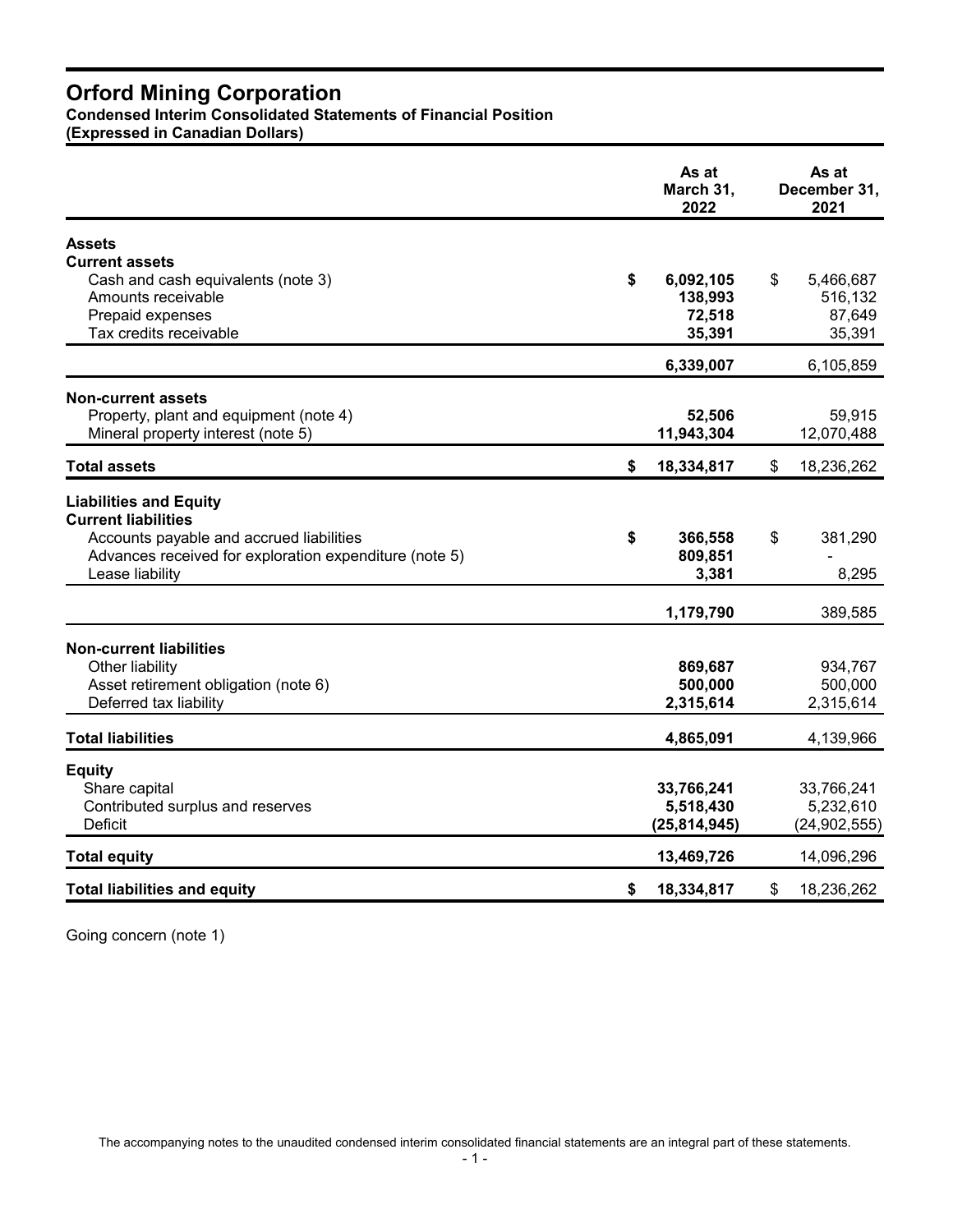**Condensed Interim Consolidated Statements of Comprehensive Loss (Expressed in Canadian Dollars, except per share data)** 

|                                                                                                                                                                                                                  |          | <b>Three Months Ended</b><br>March 31,                                             |      |                                                                              |
|------------------------------------------------------------------------------------------------------------------------------------------------------------------------------------------------------------------|----------|------------------------------------------------------------------------------------|------|------------------------------------------------------------------------------|
|                                                                                                                                                                                                                  |          | 2022                                                                               |      | 2021                                                                         |
| <b>Expenses</b>                                                                                                                                                                                                  |          |                                                                                    |      |                                                                              |
| Exploration and evaluation (note 10)<br>Share-based payments<br>Professional fees<br>Management services (recovery)<br>Public company expenses<br>Investor relations<br>Salaries and wages<br>Office and general | \$       | 410,262<br>284,759<br>17,793<br>(67, 149)<br>12,210<br>78,180<br>191,047<br>52,613 | - \$ | 265,642<br>13,793<br>33,640<br>21,465<br>8,465<br>25,912<br>85,386<br>24,096 |
| Operating loss<br>Finance and other income<br>Consulting income                                                                                                                                                  |          | (979, 715)<br>2,245                                                                |      | (478, 399)<br>1,357<br>2,844                                                 |
| Loss before income tax<br>Deferred tax recovery                                                                                                                                                                  |          | (977, 470)<br>65,080                                                               |      | (474, 198)<br>129,111                                                        |
| Net and comprehensive loss                                                                                                                                                                                       | \$       | $(912, 390)$ \$                                                                    |      | (345,087)                                                                    |
| <b>Basic loss per share</b><br><b>Diluted loss per share</b>                                                                                                                                                     | \$<br>\$ | $(0.01)$ \$<br>$(0.01)$ \$                                                         |      | (0.00)<br>(0.00)                                                             |
| Weighted average number of common shares outstanding - Basic<br>Weighted average number of common shares outstanding - Diluted                                                                                   |          | 149,094,792<br>149,094,792                                                         |      | 116,775,814<br>116,775,814                                                   |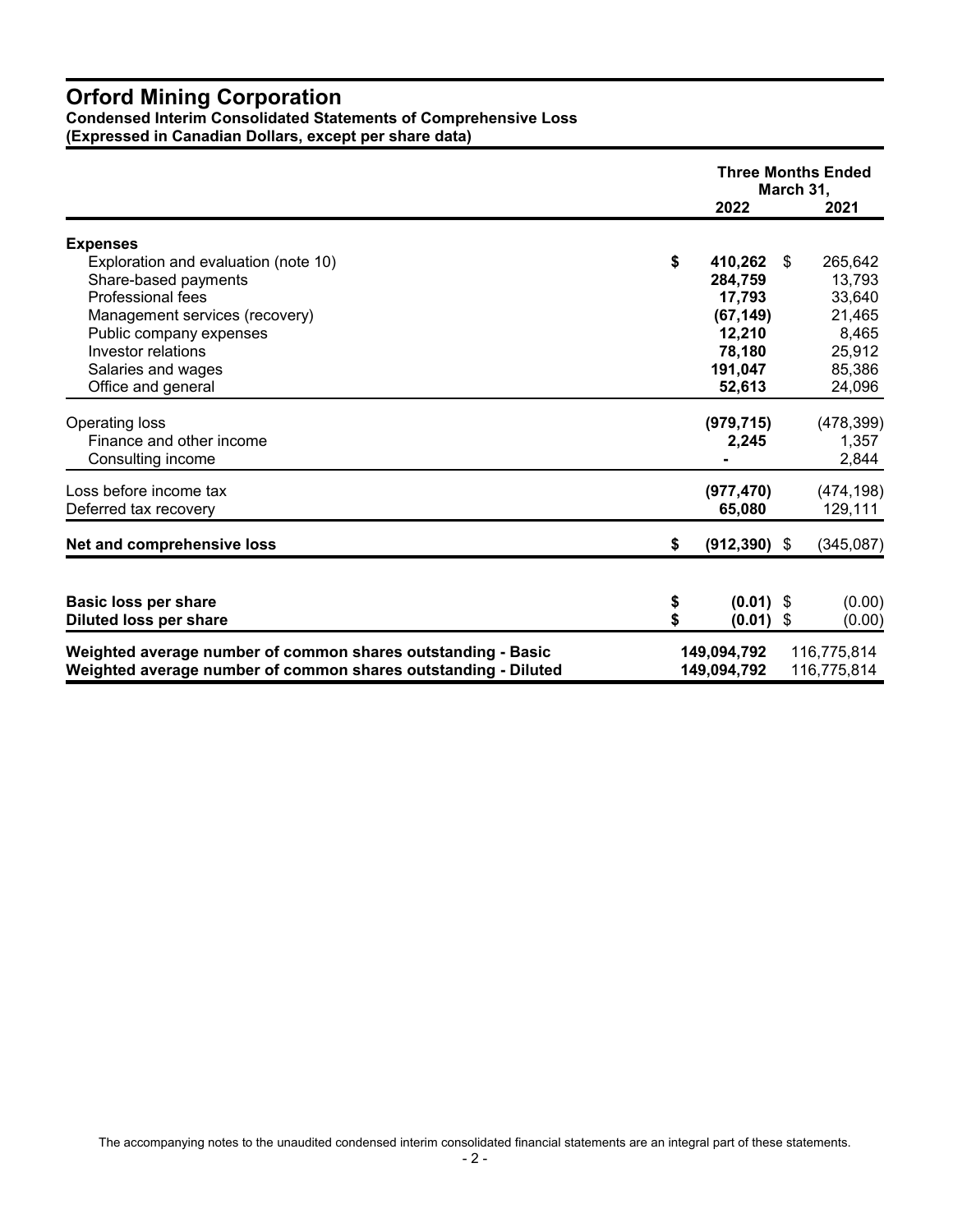**Condensed Interim Consolidated Statements of Cash Flows**

**(Expressed in Canadian Dollars)**

| March 31,<br>2022<br><b>OPERATING ACTIVITIES</b><br>\$<br>Net loss<br>(912, 390)<br>S<br>Share-based payments<br>284,759<br>Deferred tax (recovery) expense<br>(65,080)<br>Changes in non-cash working capital items:<br>Amounts receivable<br>377,139<br>Prepaid expenses<br>15,131<br>Accounts payable and accrued liabilities<br>(14, 732)<br>Advances received for exploration expenditure<br>809,851<br>494,678 | 2021<br>(345,087)<br>13,793<br>(129, 111)<br>(38, 921)<br>3,727<br>121,903 |
|----------------------------------------------------------------------------------------------------------------------------------------------------------------------------------------------------------------------------------------------------------------------------------------------------------------------------------------------------------------------------------------------------------------------|----------------------------------------------------------------------------|
|                                                                                                                                                                                                                                                                                                                                                                                                                      |                                                                            |
|                                                                                                                                                                                                                                                                                                                                                                                                                      |                                                                            |
|                                                                                                                                                                                                                                                                                                                                                                                                                      |                                                                            |
|                                                                                                                                                                                                                                                                                                                                                                                                                      |                                                                            |
|                                                                                                                                                                                                                                                                                                                                                                                                                      |                                                                            |
|                                                                                                                                                                                                                                                                                                                                                                                                                      |                                                                            |
|                                                                                                                                                                                                                                                                                                                                                                                                                      |                                                                            |
|                                                                                                                                                                                                                                                                                                                                                                                                                      |                                                                            |
|                                                                                                                                                                                                                                                                                                                                                                                                                      |                                                                            |
|                                                                                                                                                                                                                                                                                                                                                                                                                      |                                                                            |
|                                                                                                                                                                                                                                                                                                                                                                                                                      | (373, 696)                                                                 |
| <b>INVESTING ACTIVITIES</b><br>Recovery (expenditure) on mineral property interests<br>135,654<br>Expenditure on property, plant and equipment                                                                                                                                                                                                                                                                       | (159,909)<br>(29, 922)                                                     |
| 135,654                                                                                                                                                                                                                                                                                                                                                                                                              | (189, 831)                                                                 |
| <b>FINANCING ACTIVITIES</b><br>Proceeds from the exercise of stock options<br>(4, 914)<br>Principal portion of lease payments                                                                                                                                                                                                                                                                                        | 3,333<br>(4, 233)                                                          |
| (4, 914)                                                                                                                                                                                                                                                                                                                                                                                                             | (900)                                                                      |
| Change in cash and cash equivalents<br>625,418<br>Cash and cash equivalents, beginning of period<br>5,466,687                                                                                                                                                                                                                                                                                                        | (564, 427)<br>4,596,523                                                    |
| 6,092,105<br>Cash and cash equivalents, end of period<br>\$                                                                                                                                                                                                                                                                                                                                                          | \$4,032,096                                                                |
|                                                                                                                                                                                                                                                                                                                                                                                                                      |                                                                            |
| Interest received<br>\$<br>3,468<br>\$                                                                                                                                                                                                                                                                                                                                                                               | 5,022                                                                      |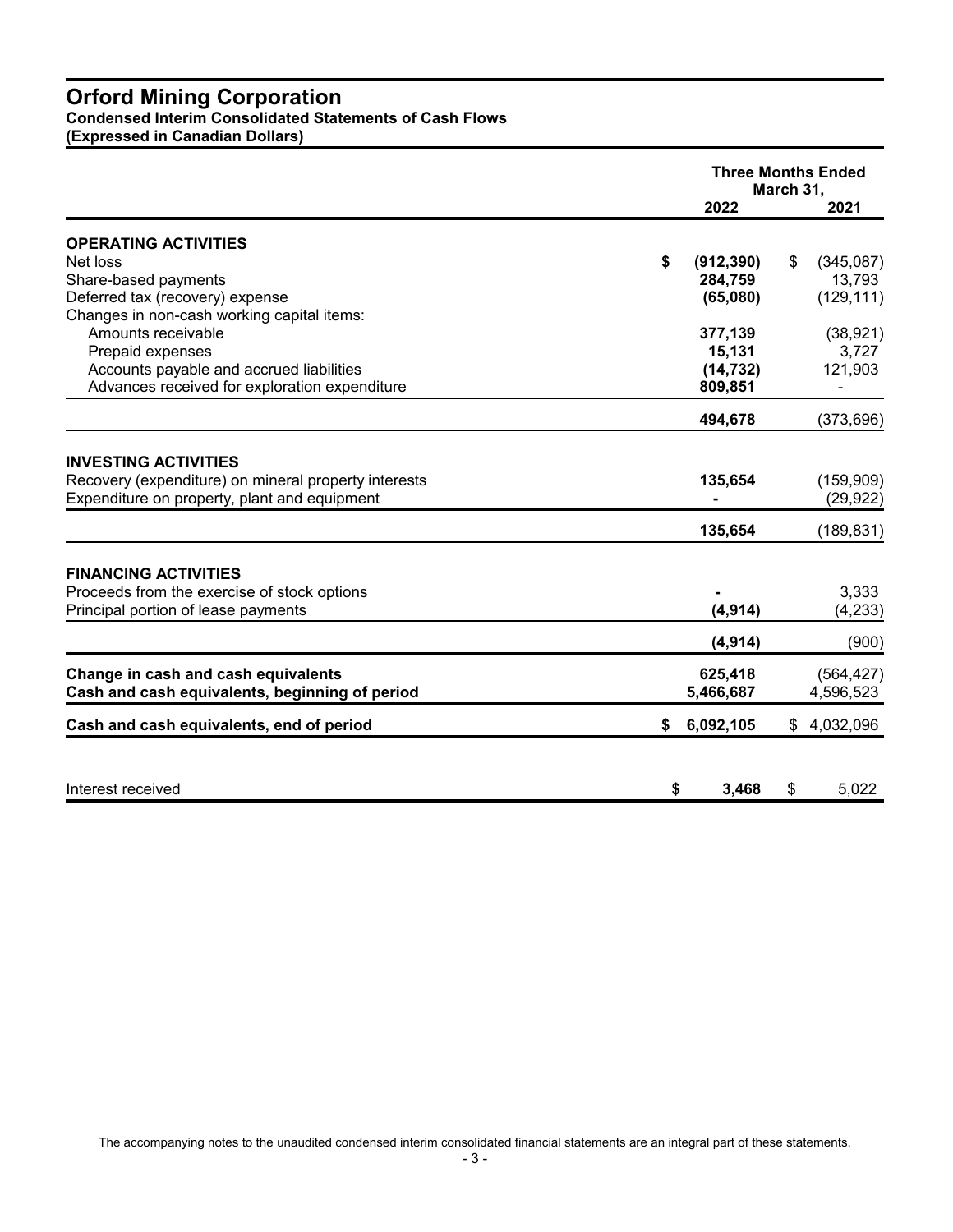**Condensed Interim Consolidated Statements of Changes in Equity**

**(Expressed in Canadian Dollars, except per share data)** 

|                                                 | <b>Share Capital</b>     |                |   | <b>Contributed</b> |                               |            |
|-------------------------------------------------|--------------------------|----------------|---|--------------------|-------------------------------|------------|
|                                                 | Number                   | Amount         |   | <b>Surplus</b>     | <b>Deficit</b>                | Total      |
| Balance, January 1, 2021                        | 116,774,316              | \$28,336,983   | S | 4,772,768          | \$ (23,797,182) \$            | 9,312,569  |
| Shares issued for the exercise of stock options | 66,667                   | 6,072          |   | (2,739)            |                               | 3,333      |
| Share-based compensation                        | $\overline{\phantom{0}}$ | $\blacksquare$ |   | 17.935             | $\blacksquare$                | 17,935     |
| Net and comprehensive loss for the period       |                          |                |   |                    | (345, 087)                    | (345,087)  |
| <b>Balance, March 31, 2021</b>                  | 116,840,983              | \$28,343,055   | S |                    | 4,787,964 \$ (24,142,269) \$  | 8,988,750  |
|                                                 |                          |                |   |                    |                               |            |
| Balance, January 1, 2022                        | 149,094,792              | \$33,766,241   | S | 5,232,610          | $$ (24, 902, 555)$ \$         | 14,096,296 |
| Share-based compensation                        |                          |                |   | 285,820            |                               | 285,820    |
| Net and comprehensive loss for the period       |                          |                |   |                    | (912, 390)                    | (912, 390) |
| Balance, March 31, 2022                         | 149,094,792              | \$33,766,241   | S | 5,518,430          | \$ (25,814,945) \$ 13,469,726 |            |

The accompanying notes to the unaudited condensed interim consolidated financial statements are an integral part of these statements.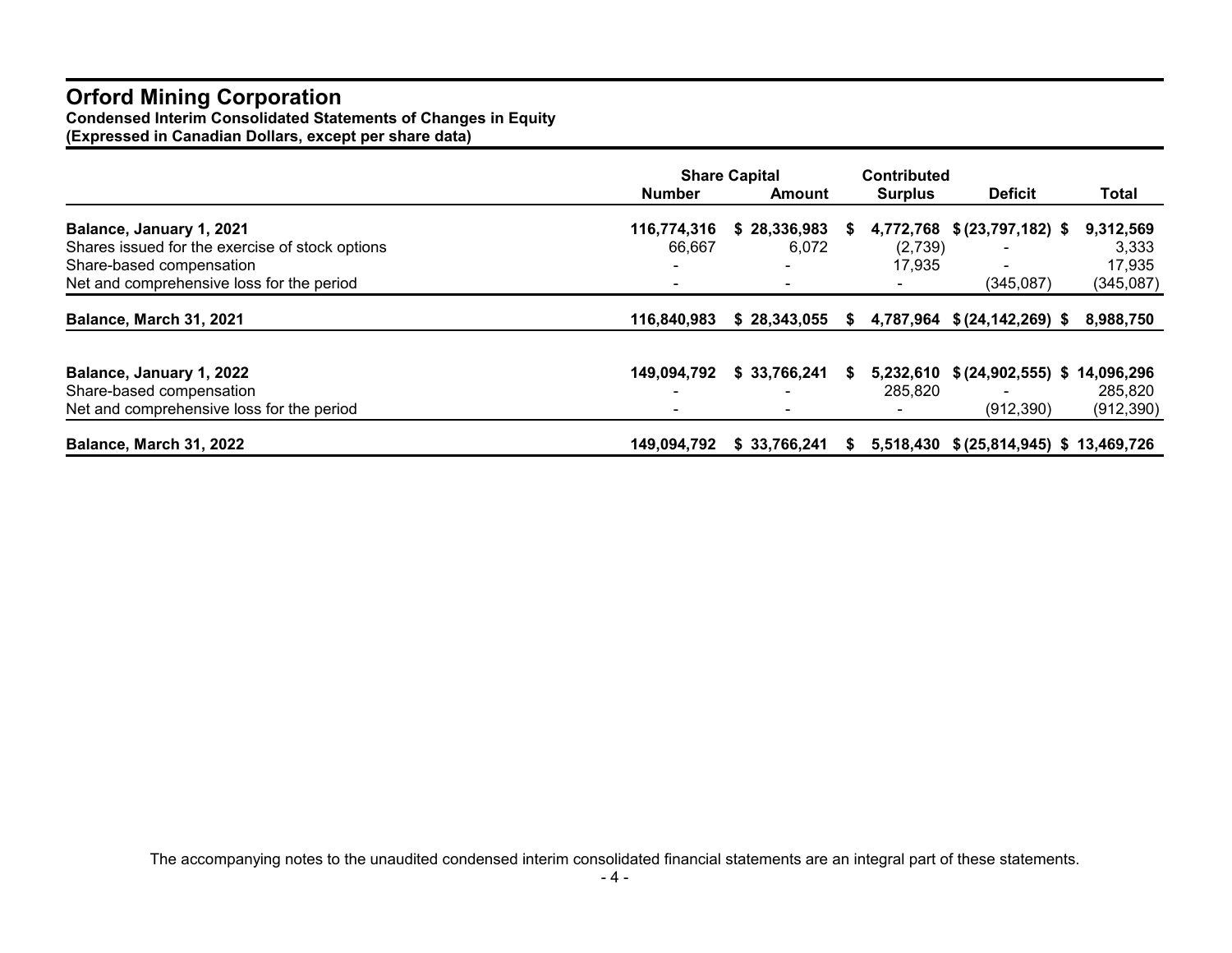#### **1. Nature of operations and going concern**

Orford Mining Corporation ("Orford") is incorporated under the *Business Corporations Act* (Ontario) and its registered office is located at 2 St.Clair Avenue West, 18th Floor in Toronto, Ontario, Canada. Orford's common shares are listed on the TSX Venture Exchange under the ticker symbol "ORM".

The unaudited condensed interim consolidated financial statements of the Corporation comprise the accounts of Orford and its wholly-owned subsidiary, Condor Precious Metals Inc. ("Condor"). Collectively, these entities are referred to as the "Corporation".

The Corporation is a mineral resource company primarily focused on the acquisition, exploration and evaluation of base and precious metal assets. The business of mining and exploring for minerals involves a high degree of risk, and there can be no assurance that planned exploration and evaluation programs will result in profitable mining operations. The recoverability of amounts shown for mineral property interests is dependent upon several factors including, but not limited to, the discovery of economically recoverable reserves, confirmation of the Corporation's interest in the underlying mineral claims, obtaining the necessary development permits, and the ability of the Corporation to obtain necessary financing to complete further exploration and evaluation or, alternatively, upon disposition of such property at a profit. Changes in future conditions could require material write-downs of the carrying values of mineral property interests and property, plant and equipment.

The accompanying unaudited condensed interim consolidated financial statements have been prepared using International Financial Reporting Standards ("IFRS") applicable to a going concern, which contemplates the realization of assets and settlement of liabilities in the normal course of business as they come due. In assessing whether the going concern assumption is appropriate, management considers all available information about the future, which is at least, but not limited to, twelve months from the end of the reporting period.

The Corporation had working capital of \$5,159,217 and an accumulated deficit of \$25,814,945 as at March 31, 2022 and incurred a net loss of \$912,390 for the three months then ended. Working capital included cash and cash equivalents of \$6,092,105. The Corporation is in its early stages, and as is common with similar companies, it raises financing for its exploration and evaluation activities and other commitments. These circumstances indicate the existence of material uncertainties that cast significant doubt upon the Corporation's ability to continue as a going concern and accordingly, the appropriateness of the use of IFRS applicable to a going concern. These consolidated financial statements do not reflect the adjustments to the carrying values of assets and liabilities, expenses and financial position classifications that would be necessary if the going concern assumption was not appropriate. These adiustments could be material.

The Corporation's ability to continue future operations and fund its operations is dependent on management's ability to secure additional financing in the future, which may be completed in a number of ways including, but not limited to, the issuance of equity instruments, expenditure reductions, or a combination of strategic partnerships, joint venture arrangements, royalty financing and other capital market alternatives. If management is unable to obtain new funding, the Corporation may be unable to continue its operations, and amounts realized for assets might be less than amounts reflected in these consolidated financial statements.

Commencing in March 2020, the outbreak of the novel strain of coronavirus known as "COVID19" has resulted in governments worldwide enacting emergency measures to combat the spread of the virus. These measures, which include the implementation of travel bans, self-imposed quarantine periods and social distancing, have caused material disruption to businesses globally resulting in an economic slowdown. Global equity markets have experienced significant volatility and weakness. Governments and central banks have reacted with significant monetary and fiscal interventions designed to stabilize economic conditions. The duration and impact of the COVID19 pandemic is unknown at this time, as is the efficacy of the government and central bank interventions. It is not possible to reliably estimate the length and severity of these developments and the impact on the financial results and condition of the Corporation.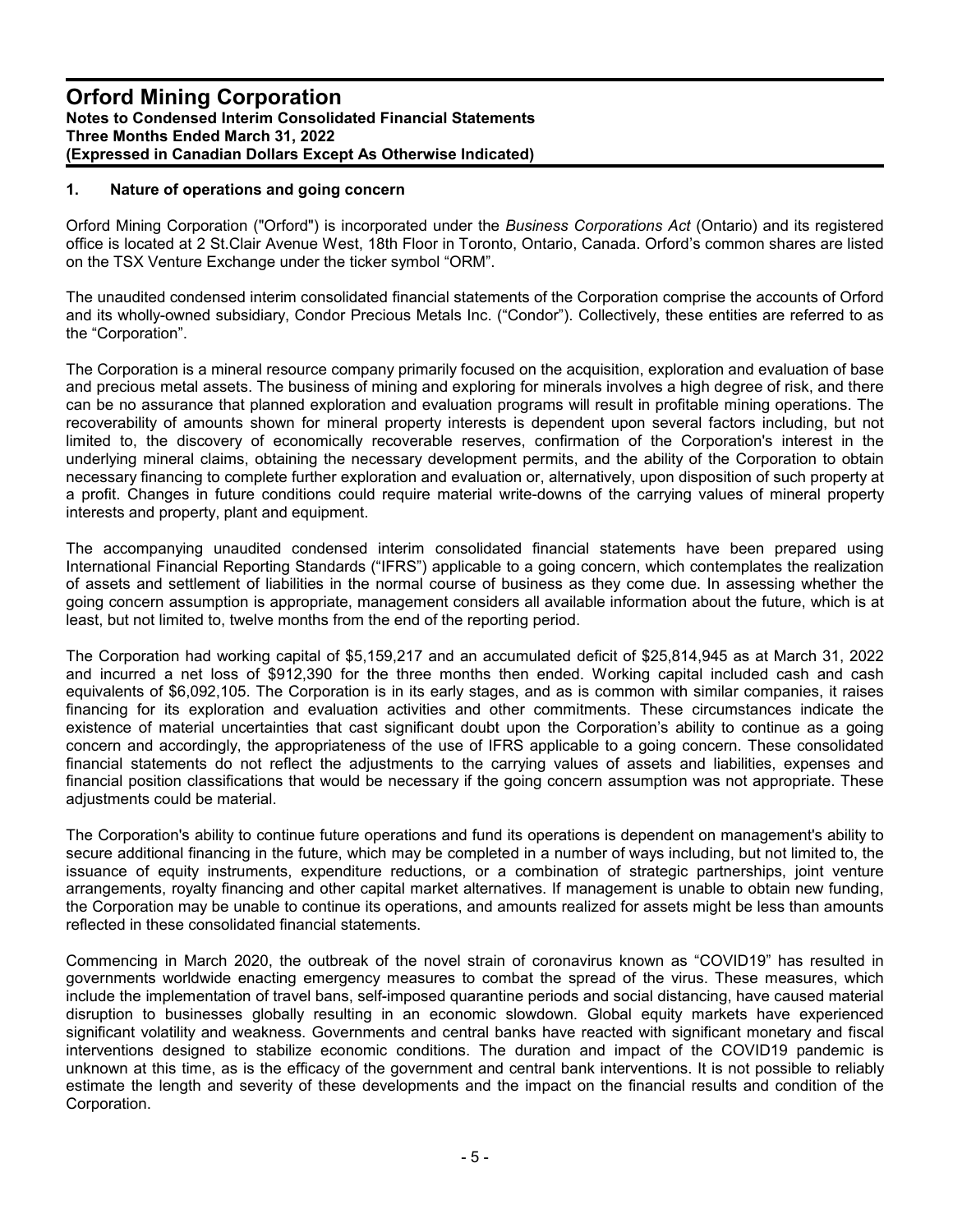## **2. Basis of Presentation and Accounting Policies**

#### *Statement of Compliance*

These unaudited condensed interim consolidated financial statements have been prepared in accordance with IFRS as issued by the International Accounting Standards Board ("IASB") applicable to the preparation of interim financial statements, including IAS 34, Interim Financial Reporting*.* The unaudited condensed interim consolidated financial statements should be read in conjunction with the Corporation's audited annual financial statements for the years ended December 31, 2021 and 2020.

The unaudited condensed interim consolidated interim financial statements were authorized for publication by the Board of Directors on May 24, 2022.

#### *Basis of preparation*

The accounting policies followed in these unaudited condensed interim consolidated financial statements are consistent with those applied and disclosed in the Corporation's audited annual consolidated financial statements for the years ended December 31, 2021 and 2020.

#### *Accounting standards effective for future periods*

There are no IFRS or IFRIC interpretations that are not yet in effect that are currently expected to have a material impact on the Corporation.

#### **3. Cash and cash equivalents**

Components of cash and cash equivalents are as follows:

|                                             | As at<br>As at<br>March 31,<br>December 31,<br>2021<br>2022 |             |  |  |
|---------------------------------------------|-------------------------------------------------------------|-------------|--|--|
| Cash (overdraft)                            | (36, 683)                                                   | 121,368     |  |  |
| Cash equivalents                            | 5,038,540                                                   | 5,285,524   |  |  |
| Cash held for Wyloo Metals Pty Ltd (note 5) | 1,090,248                                                   | 59,795      |  |  |
|                                             | \$6,092,105                                                 | \$5,466,687 |  |  |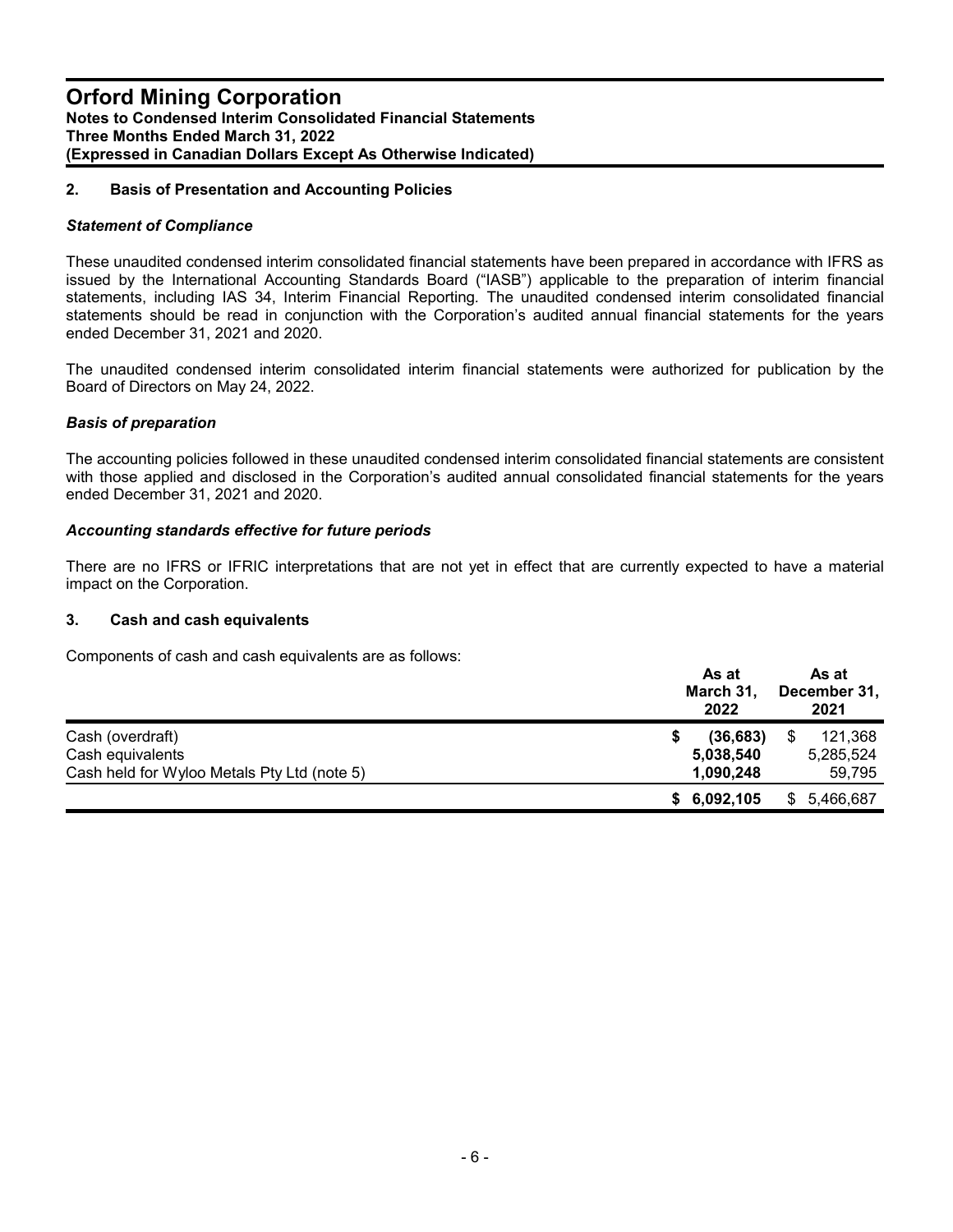# **4. Property, Plant and Equipment**

|                                                                                                              | Camp and<br><b>Field Costs</b>      |    | <b>Equipment</b><br><b>Right of use</b> |    | Total                         |
|--------------------------------------------------------------------------------------------------------------|-------------------------------------|----|-----------------------------------------|----|-------------------------------|
| Balance as at January 1, 2021<br>Additions<br>Depreciation expense capitalized to mineral property interests | \$<br>109,029<br>29,922<br>(85,065) | \$ | 20,502<br>(14,473)                      | \$ | 129,531<br>29,922<br>(99,538) |
| Balance as at December 31, 2021<br>Depreciation expense capitalized to mineral property interests            | 53,886<br>(3,792)                   |    | 6,029<br>(3,617)                        |    | 59,915<br>(7, 409)            |
| Balance as at March 31, 2022                                                                                 | \$<br>50,094                        | S  | 2,412                                   | \$ | 52,506                        |
| As at December 31, 2021<br>Cost<br>Accumulated depreciation                                                  | \$<br>1,031,288<br>(977, 402)       | \$ | 72,363<br>(66, 334)                     | S. | 1,103,651<br>(1,043,736)      |
| Net book value                                                                                               | \$<br>53,886                        | \$ | 6,029                                   | \$ | 59,915                        |
| Balance as at March 31, 2022<br>Cost<br>Accumulated depreciation                                             | \$<br>1,031,288<br>(981, 194)       | \$ | 72,363<br>(69, 951)                     | \$ | 1,103,651<br>(1,051,145)      |
| Net book value                                                                                               | \$<br>50,094                        | \$ | 2,412                                   | \$ | 52,506                        |

#### **5. Mineral Property Interest and Exploration and Evaluation Expenditure**

The following tables summarize capitalized costs in respect of properties which have filed an NI 43-101 compliant technical report:

|                                       | Qiqavik        |
|---------------------------------------|----------------|
| Balance as at January 1, 2021         | 8,544,276<br>S |
| Environment, community and permitting | 11,200         |
| Exploration                           | 3,255,751      |
| Property acquisition and maintenance  | 152,023        |
| Share-based payments                  | 7,702          |
| Depreciation                          | 99,536         |
| Impairment loss                       |                |
| Balance as at December 31, 2021       | 12,070,488     |
| Environment, community and permitting | 3,000          |
| Exploration (recovery)                | (138, 655)     |
| Share-based payments                  | 1,061          |
| Depreciation                          | 7,410          |
| Balance as at March 31, 2022          | 11,943,304     |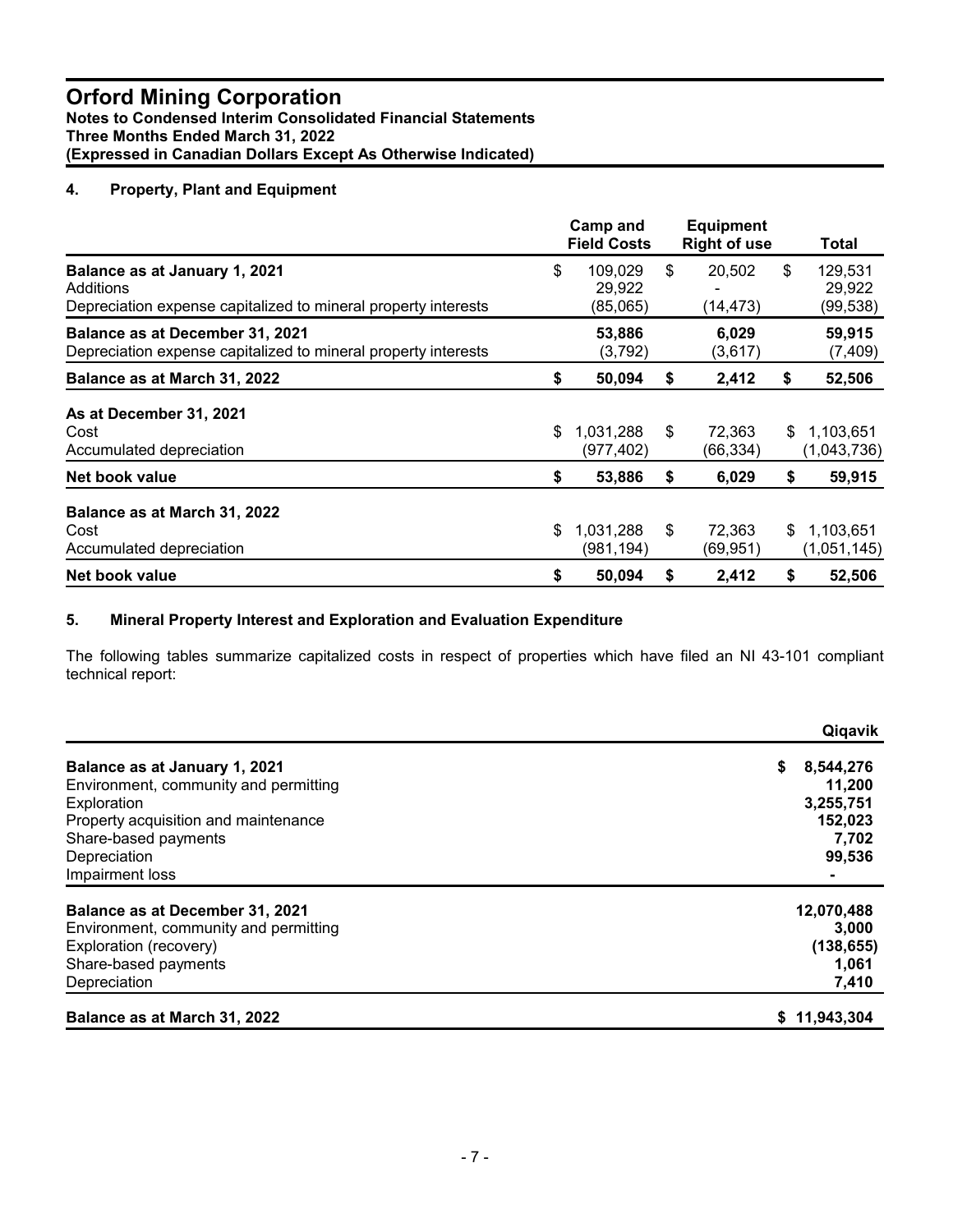# **5. Mineral Property Interest and Exploration and Evaluation Expenditure (continued)**

#### **West Raglan property**

On January 19, 2021, the Corporation reached a definitive agreement with Wyloo Metals Pty Ltd (Wyloo Metals) for a \$25 million earn-in and joint venture over Orford's 100% owned West Raglan property (the Property) in Nunavik, Quebec. The negotiated terms allow Wyloo Metals to earn up to 80% of the Property for total expenditures of \$25 million over 7 years, as follows:

- $\bullet$  On or before the 4<sup>th</sup> anniversary Wyloo Metals may elect to incur aggregate expenditures of \$6 million to earn a 51% undivided interest in the Property and form a joint venture (JV). This includes minimum committed expenditures of \$1 million during the 1<sup>st</sup> year of the agreement;
- $\bullet$  On or before the 5<sup>th</sup> anniversary Wyloo Metals may elect to incur aggregate expenditures of \$11 million to earn a 70% undivided interest in the JV;
- On or before the 6<sup>th</sup> anniversary Wyloo Metals may elect to incur aggregate expenditures of \$17 million to earn a 75% undivided interest in the JV;
- $\bullet$  On or before the 7<sup>th</sup> anniversary Wyloo Metals may elect to incur aggregate expenditures of \$25 million make a \$1.5 million cash payment to Orford, and complete a feasibility study to earn an 80% undivided interest in the JV; and
- Upon completion of the earn-in period Orford may pro-rata contribute (20%) to maintain its interest in the JV or dilute down to a 2% net smelter return royalty (NSR).

In connection with this agreement, Orford will act as operator and Wyloo Metals has agreed to advance funds to Orford to incur approved expenditures on the Property. As at March 31, 2022, Wyloo Metals has funded approximately \$2.8 million towards eligible expenditures. As at March 31, 2022, the Corporation held \$1,090,248 of cash (note 3) and recorded a liability to spend Wyloo Metals funds of \$809,851.

#### **Joutel Eagle property**

On November 30, 2021, the Corporation announced that it entered into a definitive agreement with Globex Mining Enterprises Inc. ("Globex") to acquire its 50 square km, 191 claim property position in the Joutel region of the Quebec Abitibi, the Joutel Eagle Property.

The agreement between Orford and Globex includes both work commitments and cash/share payments over five years for Orford to earn 100% undivided legal and beneficial interest in the Globex properties.

Orford made a firm commitment to spend \$200,000 on the property before the first anniversary date of the agreement and a firm commitment of \$325,000 before the second anniversary date of the agreement. Years three, four and five work commitments are \$350,000, \$650,000 and \$1,250,000 respectively by the end of each of those years. The total work commitment of all five years is \$2,775,000, with more than half that amount in the last two years of the option.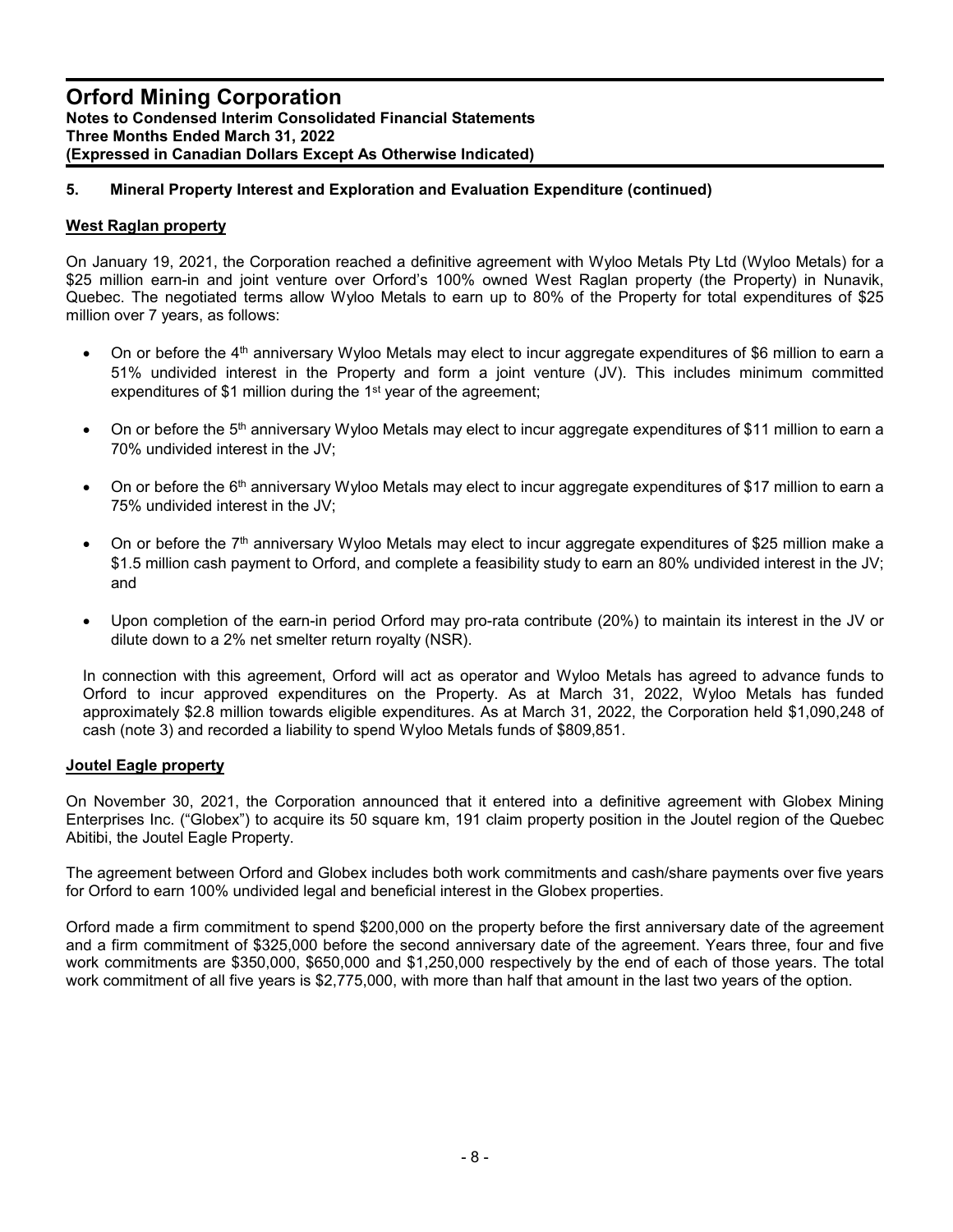## **5. Mineral Property Interest and Exploration and Evaluation Expenditure (continued)**

#### **Joutel Eagle property (continued)**

Orford made a firm commitment to make a payment upon signing of \$225,000 (issued 632,023 shares valued at \$112,500 and paid cash of \$112,500) and a further payment of \$200,000 on the first anniversary date of the agreement (all cash payments can be made one half in cash and, at Orford's discretion, one half in common shares of Orford. If Orford elects to continue the option at the start of years three, four and five, then cash payments of \$250,000, \$350,000, and \$350,000 respectively would be due (half cash, half shares as per above). The total in cash to be paid to Globex by Orford to earn 100% undivided legal and beneficial interest in the Globex Joutel properties would be \$1,625,000 (half cash, half shares as per above). Any issuance of shares with respect to the payments described above is subject to the approval of the TSX Venture Exchange.

Upon exercise of the option by Orford, Globex's interest in the Property shall be automatically extinguished and converted to a 3.5% Gross Metal Royalty (GMR). Orford shall retain the right and option, at any time, to purchase 1.5% of this GMR for \$2 million and will retain a first right of refusal on the sale, transfer, assignment or other disposition of all or any part of the remaining GMR.

#### **6. Asset Retirement Obligation**

The asset retirement obligation represents the legal and contractual obligation associated with the eventual closure and reclamation of the Corporation's exploration camp at the West Raglan and Qiqavik projects. The obligation consists of costs associated with reclamation, environmental monitoring, and the removal of tangible assets. As at March 31, 2022, the carrying value of the asset retirement obligation represents the net present value of the estimated undiscounted cash flows required to settle the environmental obligations, which total \$500,000 (December 31, 2021 - \$500,000), using an average discount rate of 0.6% (December 31, 2021 - 0.6%).

| Balance as at December 31, 2021 and March 31, 2022 | 500,000 |
|----------------------------------------------------|---------|

# **7. Share Capital**

#### *Authorized*

Unlimited number of common shares with no par value, voting.

#### *Issued and outstanding*

As at March 31, 2022, 149,094,792 common shares were issued and outstanding.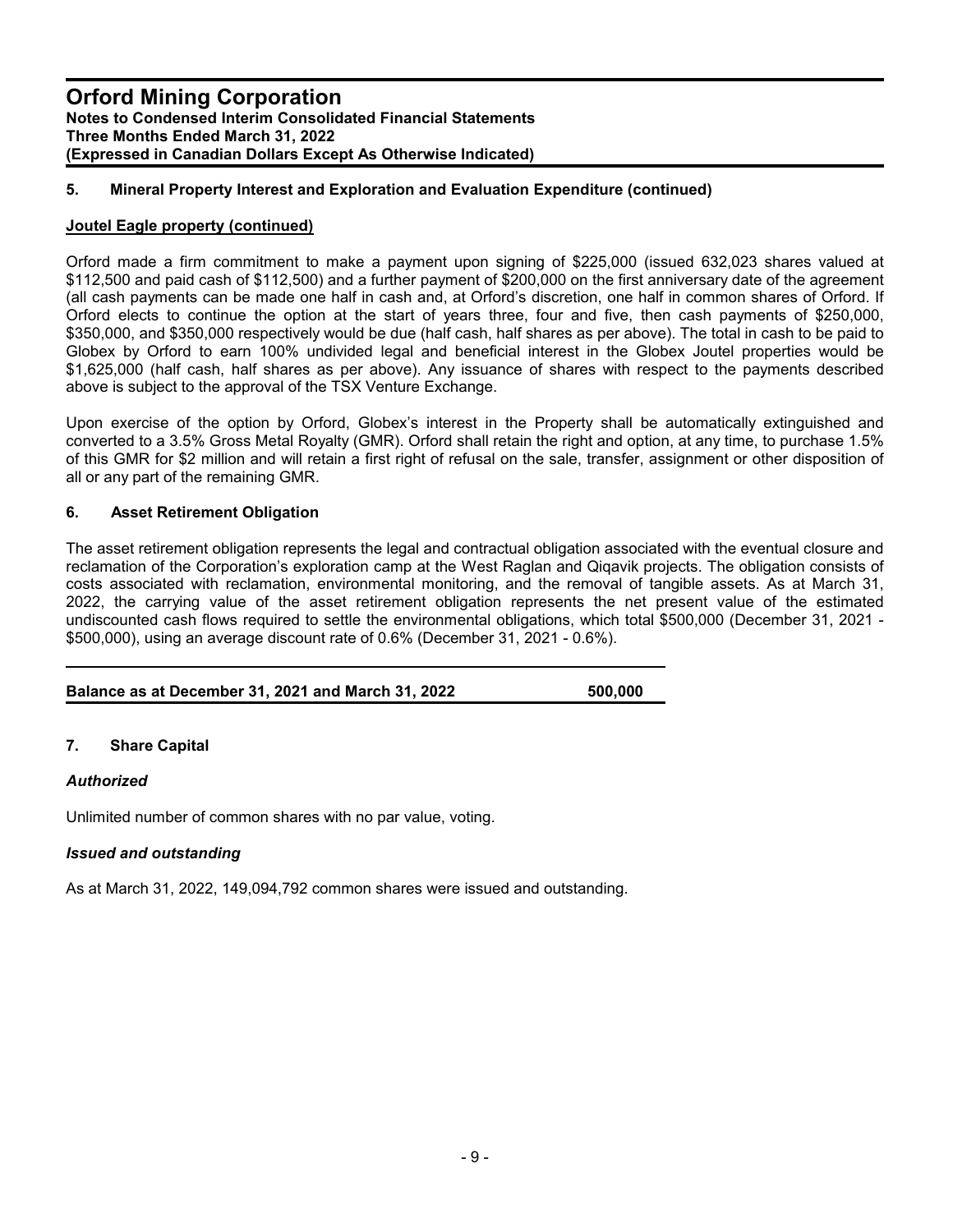#### **8. Warrants**

The following tables reflect the continuity of warrants for the periods ended March 31, 2022 and 2021:

|                                               | Number of<br><b>Warrants</b> | <b>Weighted average</b><br>exercise price |      |  |
|-----------------------------------------------|------------------------------|-------------------------------------------|------|--|
| Balance, December 31, 2020 and March 31, 2021 | 16,239,070                   |                                           | 0.24 |  |
| Balance, December 31, 2021 and March 31, 2022 | 19,895,848                   |                                           | 0.27 |  |

Warrants outstanding as at March 31, 2022 are as follows:

|                                       | <b>Weighted Average</b><br>Remaining |                                    |                                                  |              |  |  |  |
|---------------------------------------|--------------------------------------|------------------------------------|--------------------------------------------------|--------------|--|--|--|
| <b>Exercise</b><br><b>Price Range</b> | Number of<br><b>Warrants</b>         | <b>Contractual Life</b><br>(years) | <b>Weighted Average</b><br><b>Exercise Price</b> |              |  |  |  |
| $$0.20 - $0.29$<br>$$0.30 - $0.39$    | 14,888,724                           | 1.54<br>2.37                       | S                                                | 0.26         |  |  |  |
|                                       | 5,007,124<br>19,895,848              | 2.25                               | S                                                | 0.31<br>0.27 |  |  |  |

#### **9. Stock options**

At the time of grant or thereafter, the Board of Directors may determine when a share option will vest and become exercisable and may determine that the share option shall be exercisable in instalments on such terms as to vesting or otherwise as the Board of Directors deems advisable subject to the rules of the TSX Venture Exchange, if any. Unless otherwise determined by the Board of Directors, share options will vest and become exercisable, as to one third of the share options granted, on each of the date of the grant, the first and second anniversaries of the date of grant, provided that the participant is an eligible employee, eligible director, consultant or other participant at the time of vesting. Under the plan, the expiry date of share options may not exceed ten years from the date of grant.

The following tables reflect the continuity of share options for the periods ended March 31, 2022 and 2021:

|                                                                      | Number of<br><b>Options</b>          | <b>Weighted average</b><br>exercise price |                      |  |  |
|----------------------------------------------------------------------|--------------------------------------|-------------------------------------------|----------------------|--|--|
| Balance, December 31, 2020<br>Options exercised<br>Options cancelled | 8,249,956<br>(66, 667)<br>(181, 624) | \$                                        | 0.21<br>0.05<br>0.47 |  |  |
| Balance, March 31, 2021                                              | 8,001,665                            | S                                         | 0.21                 |  |  |
| Balance, December 31, 2021<br>Options granted                        | 8,950,000<br>4,025,000               | S                                         | 0.18<br>0.16         |  |  |
| Balance, March 31, 2022                                              | 12,975,000                           |                                           | 0.18                 |  |  |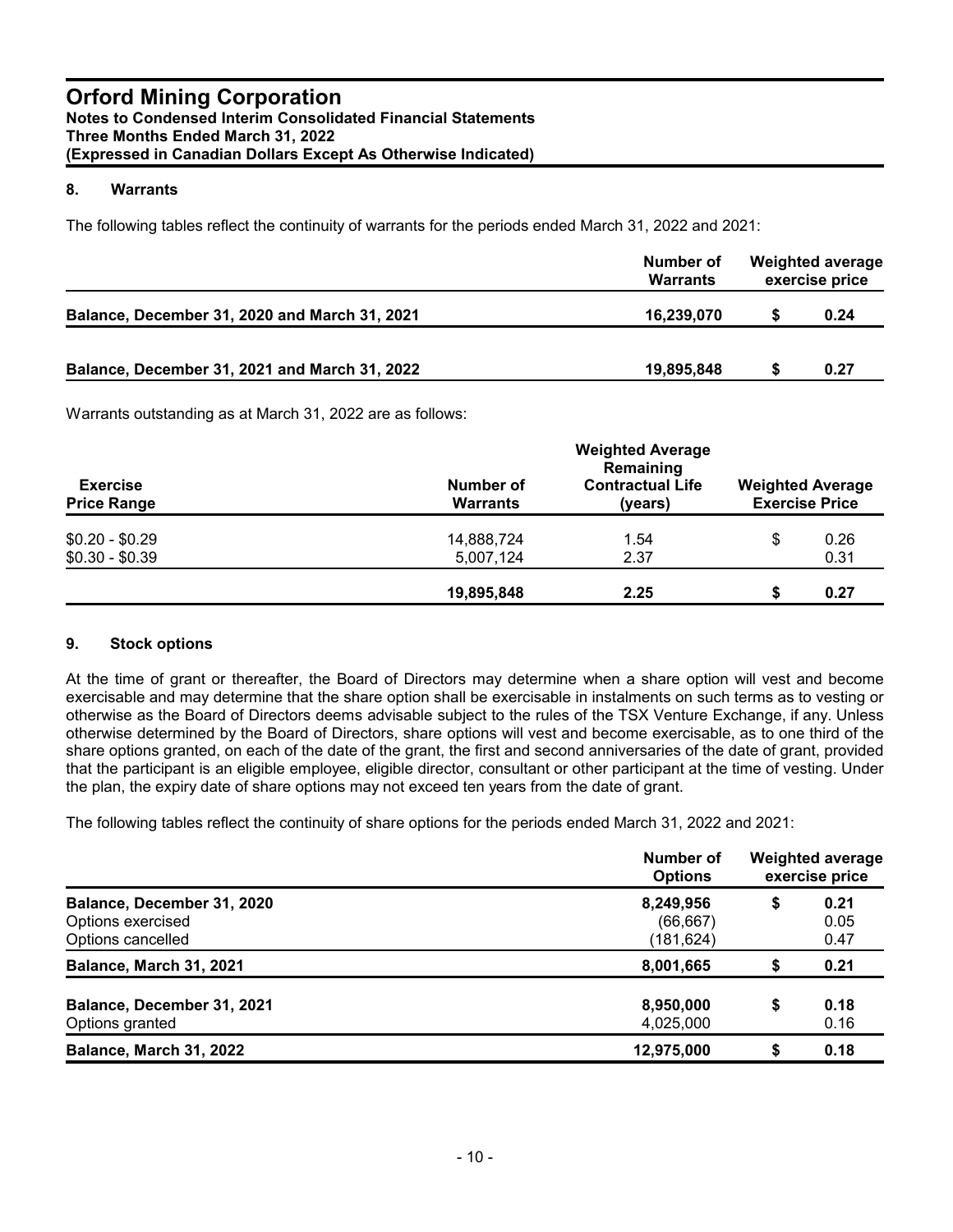## **9. Stock options (continued)**

Stock options outstanding as at March 31, 2022 are as follows:

|                                       |                             | <b>Options Outstanding</b>                                      |                                                      | <b>Options Exercisable</b>  |                                                                        |                                                      |
|---------------------------------------|-----------------------------|-----------------------------------------------------------------|------------------------------------------------------|-----------------------------|------------------------------------------------------------------------|------------------------------------------------------|
| <b>Exercise</b><br><b>Price Range</b> | Number of<br><b>Options</b> | Weighted<br>Average<br>Remaining<br>Contractual<br>Life (years) | Weighted<br>Average<br><b>Exercise</b><br>Price (\$) | Number of<br><b>Options</b> | Weighted<br>Average<br>Remaining<br><b>Contractual</b><br>Life (years) | Weighted<br>Average<br><b>Exercise</b><br>Price (\$) |
| $$0.01 - $0.10$                       | 2,175,000                   | 7.94                                                            | 0.06                                                 | 2,175,000                   | 7.94                                                                   | 0.06                                                 |
| $$0.11 - $0.20$                       | 8,925,000                   | 9.01                                                            | 0.16                                                 | 2,866,665                   | 7.62                                                                   | 0.17                                                 |
| $$0.31 - $0.40$                       | 1,875,000                   | 5.63                                                            | 0.39                                                 | 1,875,000                   | 5.63                                                                   | 0.39                                                 |
|                                       | 12,975,000                  | 8.34                                                            | 0.18                                                 | 6,916,665                   | 7.63                                                                   | 0.19                                                 |

During the three months ended March 31, 2022, 4,025,000 stock options (three months ended March 31, 2021 - nil options) were granted to officers and directors on March 14, 2022 at a fair value of \$0.157. These were calculated using the Black-Scholes option pricing model, using the following assumptions:

|                            | March 14, 2022 |
|----------------------------|----------------|
| Number of options          | 4,025,000      |
| Share price                | 0.16<br>S      |
| Exercise price             | 0.16<br>S      |
| Risk-free interest rate    | 2.16%          |
| Expected life (years)      | 10.00          |
| <b>Expected volatility</b> | 144%           |
| <b>Expected dividends</b>  | nil            |

# **10. Exploration and evaluation**

| Three Months Ended March 31, 2022                    | West Raglan          |   | Joutel<br><b>Properties</b>        |   | Total            |  |
|------------------------------------------------------|----------------------|---|------------------------------------|---|------------------|--|
| Exploration                                          | \$<br>$\blacksquare$ | S | 410,262                            |   | 410,262          |  |
| Three Months Ended March 31, 2021                    | West Raglan          |   | <b>Joutel</b><br><b>Properties</b> |   | Total            |  |
| Environment, community and permitting<br>Exploration | \$<br>600<br>5,535   | S | 1.324<br>258,183                   | S | 1.924<br>263,718 |  |
|                                                      | \$<br>6.135          |   | 259.507                            |   | 265,642          |  |